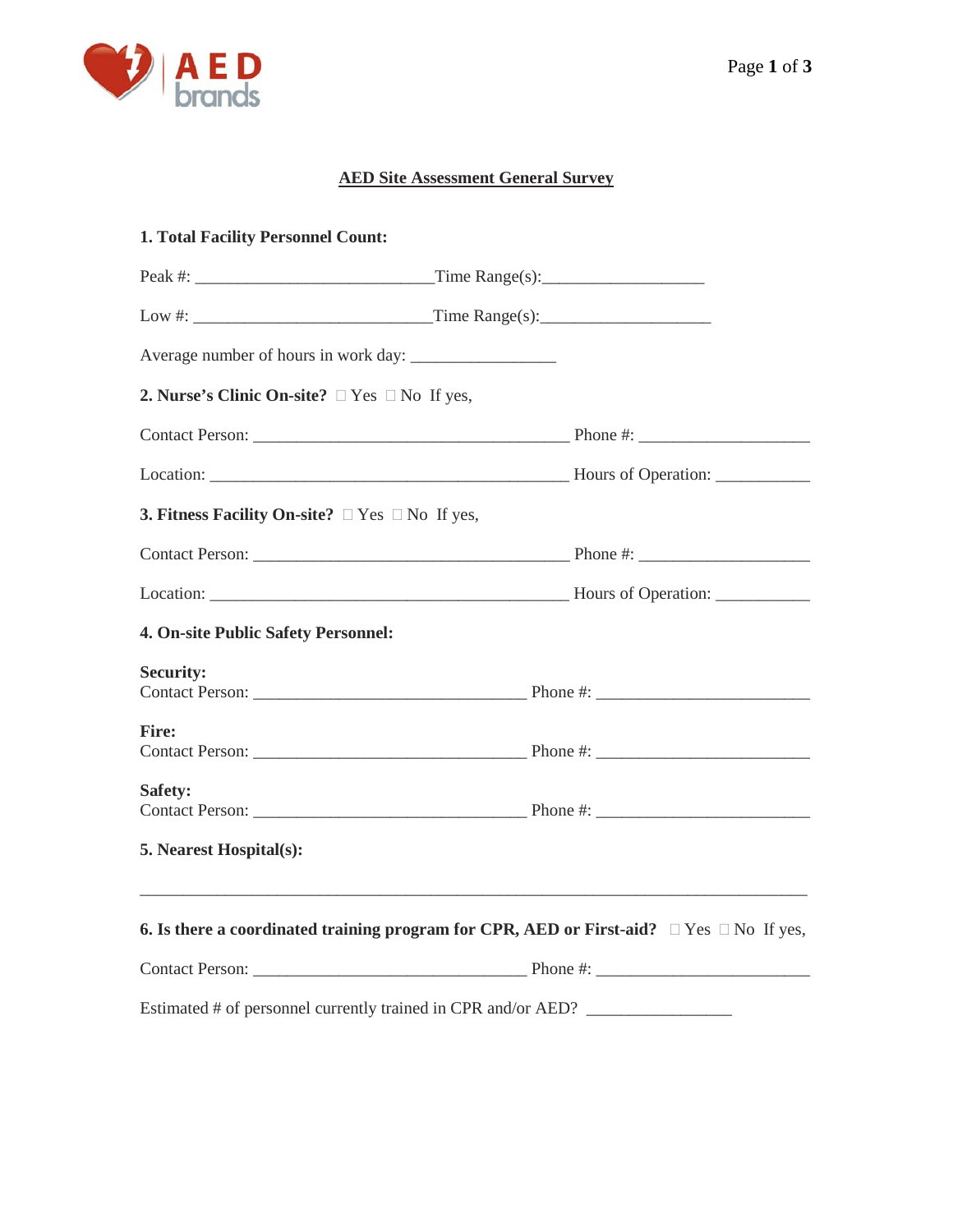

## **7. Is there a coordinated program of "Floor Captains," "Hall Monitors" or other persons designated to respond to non-medical emergencies?**  $\Box$  Yes  $\Box$  No If yes,

Contact Person: \_\_\_\_\_\_\_\_\_\_\_\_\_\_\_\_\_\_\_\_\_\_\_\_\_\_\_\_\_\_\_\_Phone #: \_\_\_\_\_\_\_\_\_\_\_\_\_\_\_\_\_\_\_\_\_\_\_\_\_

\_\_\_\_\_\_\_\_\_\_\_\_\_\_\_\_\_\_\_\_\_\_\_\_\_\_\_\_\_\_\_\_\_\_\_\_\_\_\_\_\_\_\_\_\_\_\_\_\_\_\_\_\_\_\_\_\_\_\_\_\_\_\_\_\_\_\_\_\_\_\_\_\_\_\_\_\_\_

\_\_\_\_\_\_\_\_\_\_\_\_\_\_\_\_\_\_\_\_\_\_\_\_\_\_\_\_\_\_\_\_\_\_\_\_\_\_\_\_\_\_\_\_\_\_\_\_\_\_\_\_\_\_\_\_\_\_\_\_\_\_\_\_\_\_\_\_\_\_\_\_\_\_\_\_\_\_

Describe Program:

Are these persons trained in  $\Box$  CPR?  $\Box$  AED? . First-aid? *(check all that apply)* 

#### **8. Sequence of Events:**

Currently, what chain of events would take place in the event of a medical emergency? *(please number in the order in which they take place)*

\_\_\_\_\_\_ Call security via . phone . radio . pager \_\_\_\_\_\_ Call medical via . phone . radio . pager \_\_\_\_\_\_ Call safety via . phone . radio . pager \_\_\_\_\_\_ Call building operator . phone . radio . pager Call 9-1-1 \_\_\_\_\_\_ CPR started \_\_\_\_\_\_ Internal team responds \_\_\_\_\_\_ Someone sent to meet responding EMS? If yes, who? \_\_\_\_\_\_\_\_\_\_\_\_\_\_\_\_\_\_\_\_\_\_\_\_\_\_\_\_ \_\_\_\_\_\_ Other *(please describe)*  \_\_\_\_\_\_\_\_\_\_\_\_\_\_\_\_\_\_\_\_\_\_\_\_\_\_\_\_\_\_\_\_\_\_\_\_\_\_\_\_\_\_\_\_\_\_\_\_\_\_\_\_\_\_\_\_\_\_\_\_\_\_\_\_\_\_\_\_\_\_\_\_\_\_\_\_\_\_

\_\_\_\_\_\_\_\_\_\_\_\_\_\_\_\_\_\_\_\_\_\_\_\_\_\_\_\_\_\_\_\_\_\_\_\_\_\_\_\_\_\_\_\_\_\_\_\_\_\_\_\_\_\_\_\_\_\_\_\_\_\_\_\_\_\_\_\_\_\_\_\_\_\_\_\_\_\_

## **9) How is EMS notified and by whom?**

- $\Box$  Contacted by those witnessing emergency
- $\Box$  Contacted by security
- $\Box$  Contacted by safety
- $\Box$  Contacted by medical
- $\Box$  Contacted by building operator
- $\Box$  Other *(please describe)*